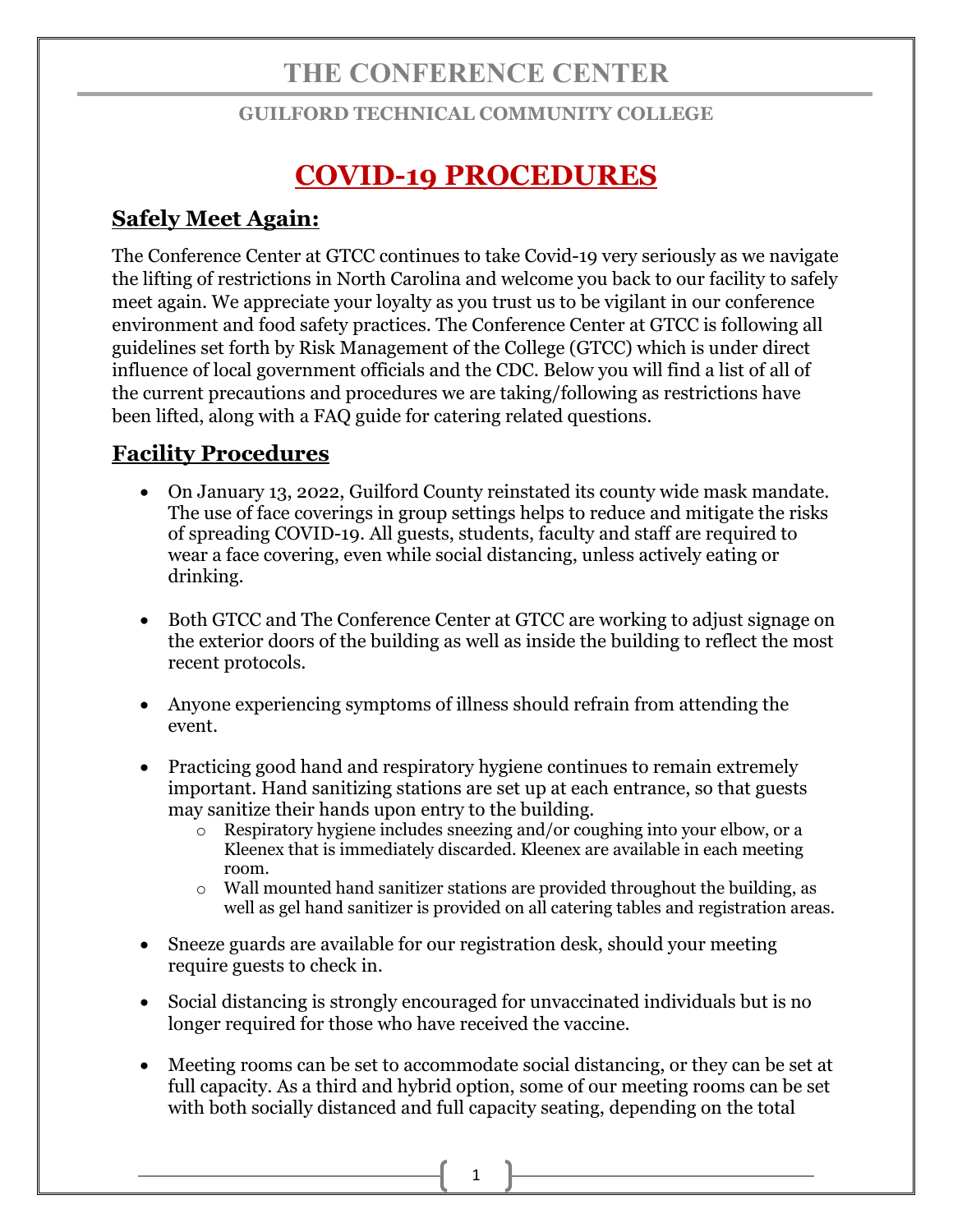## **GUILFORD TECHNICAL COMMUNITY COLLEGE**

headcount. Be sure to check with your planner on what your space can accommodate for your preferred options.

- o Meeting allowance is set in accordance with the NC Governor's Executive orders. **Currently**, there is no cap for indoor or outdoor meetings and the capacity restrictions have been fully rescinded for meeting venues.
- Congregate seating areas have been made available in our lobby areas, however seating is arranged so that those who may wish to social distance can still do so.
- Table linens at guest seating tables are up to the client's discretion. Please speak with your meeting planner about your specific event's logistics to see if table linens would be a good choice for your meeting.
- Alcohol based wipes are still being provided for your meeting room.
- In scenarios where microphones/podiums are shared, alcohol wipes are available, should you choose to sanitize microphones and/or podiums in between presenters.
	- o Meeting presenters are no longer required to wear masks or face shields, however should your presenter choose not to mask, he/she should ensure they are an acceptable distance away from meeting guests.
- In addition to our regular cleaning regimens, sanitation walk throughs are still being performed by custodial staff twice on each shift daily. This includes disinfecting door hardware/knobs/pulls, elevator call buttons and light switches.
	- o For meetings/events, disinfecting walk throughs will take place at break times as scheduled on your agenda for your specific meeting room as your agenda allows.
	- o Victory brand, **Electrostatic Sprayers** have been acquired to aid in the disinfection of areas after each event. (these sprayers cannot be used in areas where food and/or beverage may be exposed and therefore are typically not used in a meeting space while an event is actively taking place).
- Our facility's advanced HVAC system allows us to control the flow of outside air coming into our building. We have switched to 100% outside air in all areas possible (as much as allowed by outdoor temperature to regulate humidity). This means a reduction in recirculated air. Our facilities teams closely monitor humidity levels in the building to mitigate levels that encourage bacteria growth.
	- o HEPA filters are used in academic lab areas where social distancing cannot be maintained. All other filters have been upgraded to a higher-level filter
- Conference Center staff must attest daily to not exhibiting symptoms and are required to stay home if experiencing symptoms.
	- o A COVID hotline exists for college staff and students

2